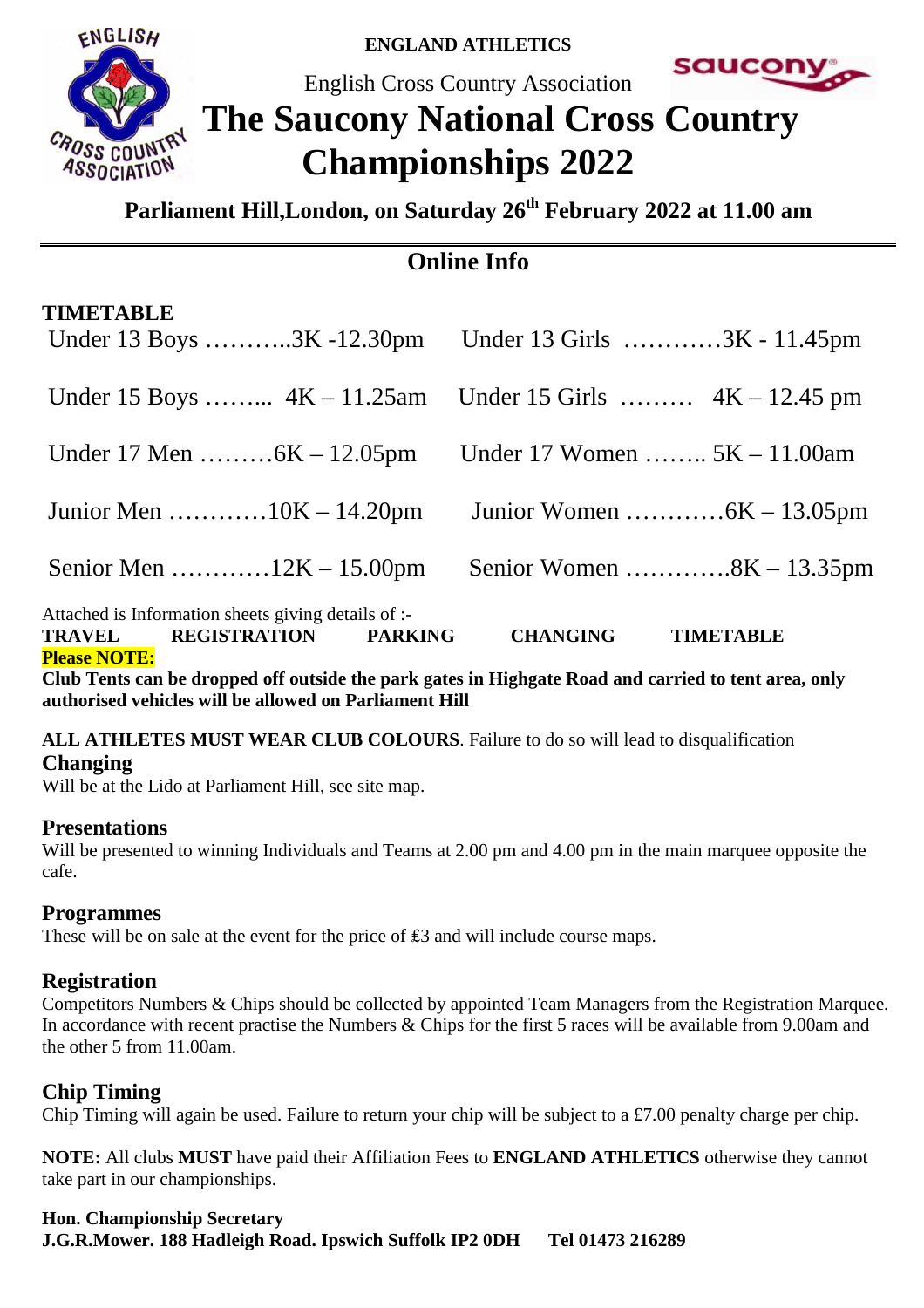#### **Travel to the ENGLISH CROSS COUNTRY Championships at Parliament Hill, 26th February 2022 Post Code NW5 1QR – Note this is for Highgate Rd nr to the course not the Car Parks**

Thank you for your entry to this year's Championships. Parking at Parliament Hill Fields - Hampstead Heath, North London is limited so please allow plenty of time. There are two public car parks, available for general use, one is at the bottom of East Heath Rd (approx. NW3 1BP) and the other is at Jack Straws Castle, (NW3 7ES) at the top of the East Heath Rd. They both hold a maximum of 200 cars. Side roads around Parliament Hill Fields are busy and in general residents parking only, with fines for non-residents so to help you we list various routes and ways to get you to the venue. IMPORTANT READ ALL BELOW CAREFULLY.

#### **Coaches, Minibuses & People Carriers**

These will be allowed to park on the Heath near to the bottom of East Heath Road (approx. NW3 1 BN car park on East Heath Rd). Clubs travelling by Coach or Minibus or People Carrier, 6 seats or more will be guaranteed a parking spot at the East Heath Parking Area by forwarding the *separate sheet* sent with this along with a fee of *£30 for a Coach and £20 for a Minibus or People Carrier, 6 seats or more.*

On sending your application with a cheque made payable to *The City of London*, you will be sent a parking pass for display on the vehicle windscreen. If you do not have cheques, you can make a payment by card over the phone Mon-Sun, 9am-12.30pm and 1.30pm-3.30pm; **Tel: 020 7332 3774**. In this case, please email your application form to [maija.kalmane@cityoflondon.gov.uk](mailto:maija.kalmane@cityoflondon.gov.uk) before you make the call for card payment.

#### **Cars from the Midlands and North**

Drivers are advised that they should park away from Parliament Hill (PH) and take public transport to PH. Below suggests parking near to Brent Cross, London Transport Station, either on the side roads at the Station or in the nearby Shopping Centre.

**Directions:** Approach London via the M1. Turn on to the A406, North Circular Rd going east. Follow this a short way and then bear left and follow signs A41 (Central London). Under the Brent Cross flyover proceed to A41, just before joining the A41 take the second turning left into Highfield Rd. Brent Cross Station on the Northern Line is on the left and street parking is allowed in the area. Take the train to Belsize Park and Parliament Hill is about 1 mile walk away. Allow time for this.

#### **Cars from South and West**

Again, drivers are advised to park away from PH and take the London Overground Service to Gospel Oak which is less than 400m from the venue.

**Directions:** On arriving on the outskirts of London get onto the M3 and continue until it merges with the A316 and proceed past Twickenham Rugby ground on the left. Continue until Old Deer Park is reached and opposite the Park there is a pay and display car park where vehicles can be left all day. The Richmond Station is about 400m away and trains go to Gospel Oak every 20mins. The journey to Gospel Oak takes about 30mins.

#### **Cars from the South East and East**

Clubs from these areas have been attending the Southern Championships at PH for many years and know the parking situation. The advice is to park away and use public transport. Kentish Town Station is only a 15 minute walk from the venue, while Gospel Oak can be reached from North Woolwich and many other Stations on the route.

#### **Public Transport into London**

If you are travelling to Kings Cross or Euston, you can get to PH via Bus or Underground Train. The 214 Bus route goes from Kings Cross Stn to Highgate Rd, near Parliament Hill every 10mins, this journey takes about 30mins. Other bus routes stopping at Highgate Rd include the C2, Liverpool St to Parliament Hill and the C11 which comes from Brent Cross where there a large Shopping Centre and Car Parking. Underground Stations within walking distance of PH are Tufnell Park less than a mile away and Belsize Park about 1 mile walking distance. These are both on the Northern Line and can be got to from any of the main RW Stations in London.

Club Tents will be allowed to be erected by the Bandstand at PH, drop off for these will be at the Highgate Rd entrance, NO cars will be allowed on site. The Registration Marquee is along the path from the Highgate Rd entrance **and the Club Tent area.**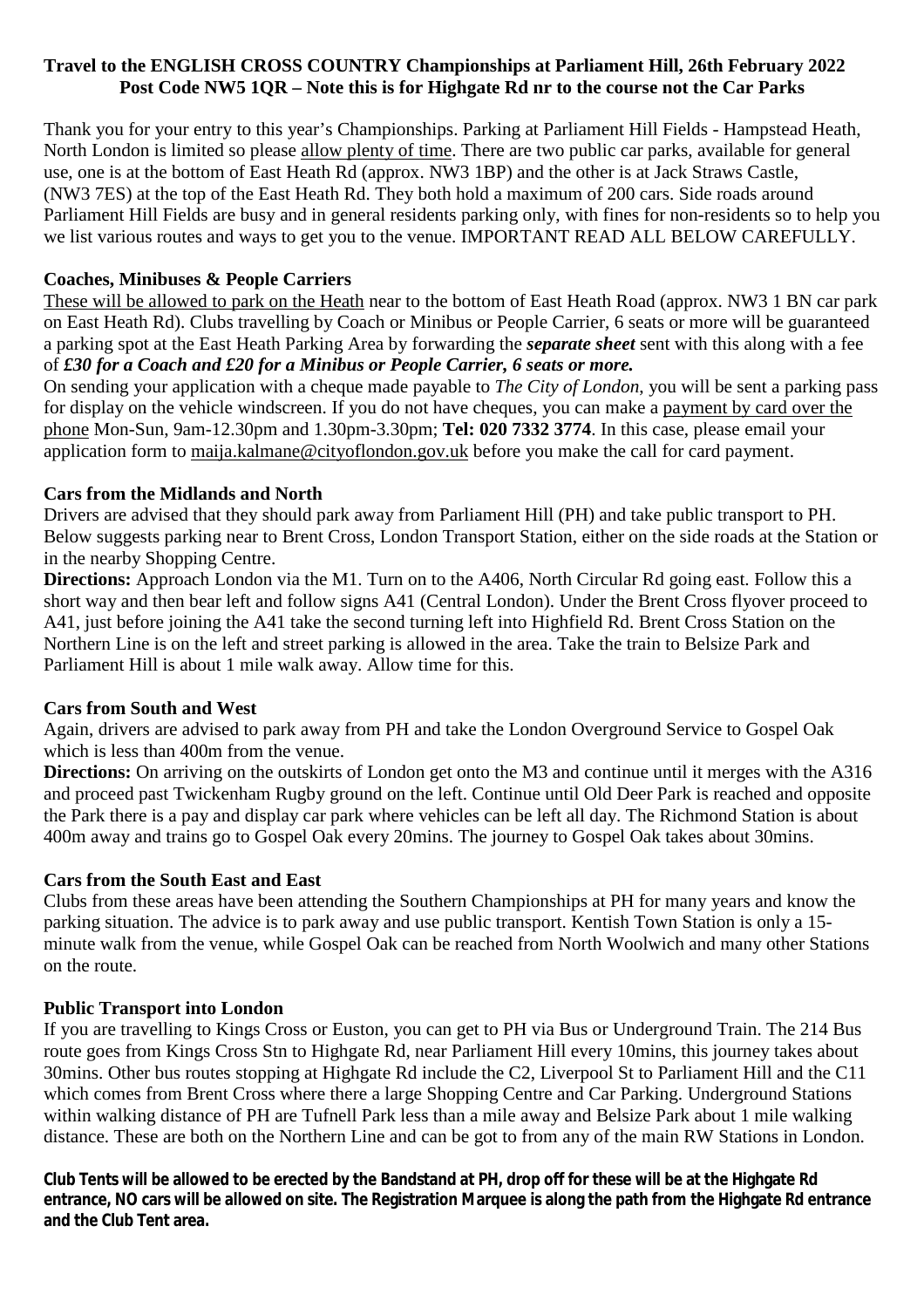